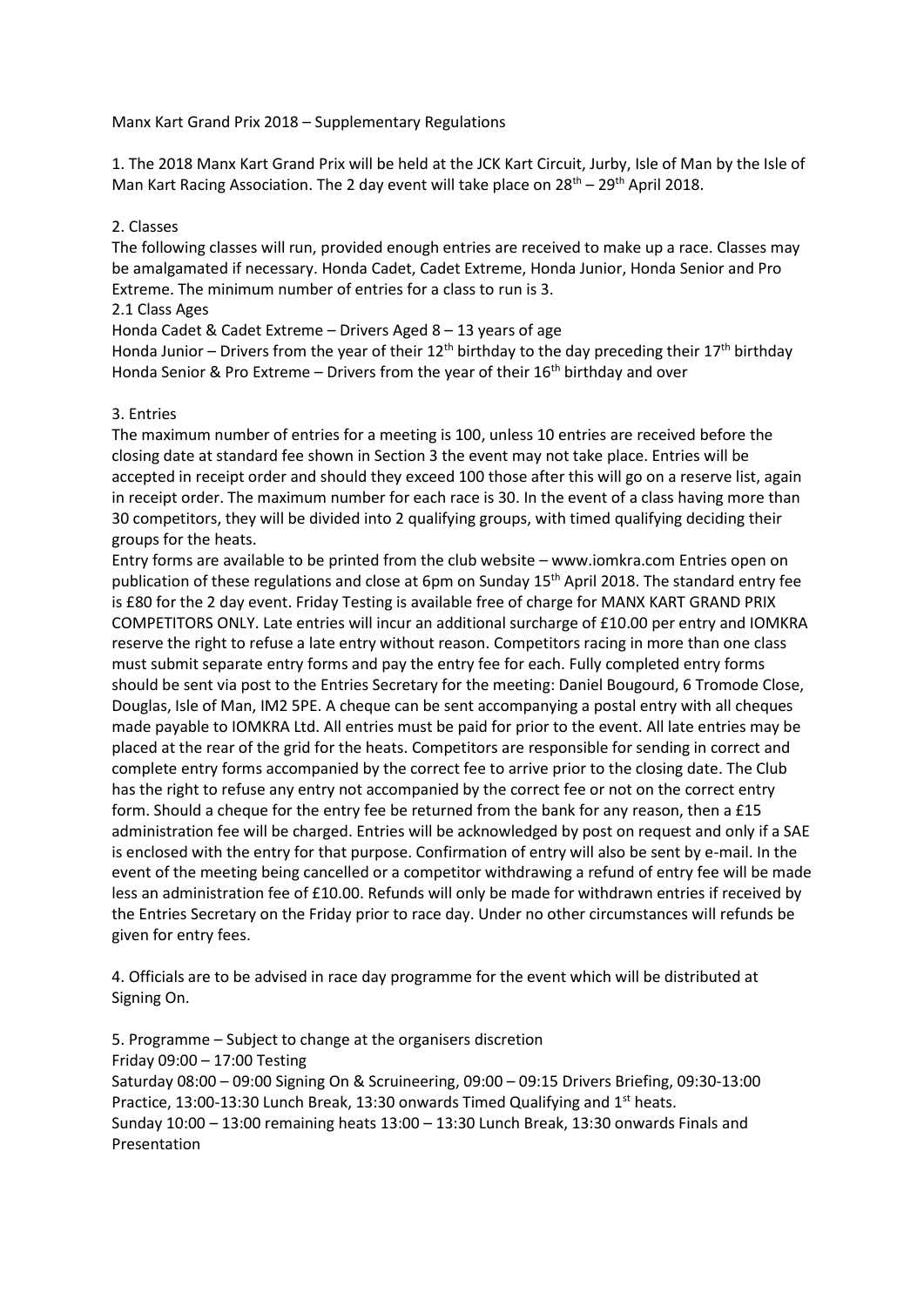The circuit is approximately 1075 metres in length for ALL classes of karts. All drivers and mechanics must attend a drivers briefing by the Clerk of the Course. All competitors must complete a minimum of three (3) laps of practice, or at the discretion of the Clerk of the Course. There will be three (3) heats and at least one (1) final for each competitor. Grid positions will be determined by a 15 minute Timed Qualifying session for the heats and by merit from finishing positions in the heats for the finals. Should there be a tie on grid points, the results from timed qualifying will be the tie breaker. The quickest time from qualifying will take the higher grid position in the final. Races within the meeting will of the following durations:

Cadet & Junior Heats – 10 minutes plus 1 lap, Cadet & Junior Finals – 15 minutes plus 1 lap, Senior Heats – 12 minutes plus 1 lap, Senior Finals – 20 minutes plus 1 lap.

The durations may be reduced in unforeseen circumstances and will be announced on the dummy grid prior to the race. Changes can also be made during the race for safety reasons.

6. Signing On and Scrutineering All competitors must have signed on before drivers briefing on the day of the event. Competitors under the age of 18 years must be accompanied by a parent / guardian who must sign on as the Entrant of that competitor and remain at the meeting for its entirety. By signing on, all competitors, parents and or guardians understand and accept the risks involved during the event. It is also the responsibility of the competitor (or parent/guardian if under 18) to explain the risk involved to anyone associated with them.

#### 7. Scrutineering

#### 7.1 Kart

All competitors are required to provide a scrutineering card, these are available to be printed from the IOMKRA website (www.iomkra.com) for which they have sole responsibility. These should be completed correctly including all seal numbers if used, engine and chassis plate numbers prior to the kart being scrutineered. On request this card should be handed to the Scrutineer at pre-race scrutineering. This will be retained for the duration of the meeting. All classes will be allowed one chassis. However, if damage occurs to the chassis which has been scrutineered for the meeting, if in the opinion of the scrutineer it is not practical to repair in time, one alternative chassis may be scrutineered, at the discretion of the Clerk of the Course, in order to continue the meeting. Only one spare engine is allowed per class and must be declared on the scrutineering card at the time of scrutineering. This is with the exception of those classes which have two engines as standard (Honda Junior and Senior classes), those classes may have two spare engines. Post-race scrutineering will take place after heats and finals and all results are deemed provisional until all karts are released by the scrutineer and/or after completion of any technical procedures, including the test of fuel, which may take several days. The Scrutineer and Timekeeper will be Judges of Fact with regards to safety and eligibility of karts and lap scoring respectively.

## 7.2 Clothing

Drivers must wear suitable clothing whilst racing. All clothing must be in good condition free from holes, tears etc., and to the satisfaction of the Scrutineer. Kart race suits are acceptable or one-piece leathers (or two piece providing they are securely zipped together). Drivers are advised to wear under garments that provide fire resistance. Race suits must be securely fastened and must be properly done up whilst racing. Waterproof over-suits may be used provided they are over an approved race suit. Proper racing boots are recommended and all footwear should provide ankle protection. Gloves, either fabric material or leather, must be worn. Neck braces and rib protectors are recommended. Drivers must wear a full face crash helmet that fits correct and is correctly fastened at all times. Competitors are required to keep their helmets on, fastened and their other protective clothing in place until they are clear of the boundaries of the racing circuit. Competitors must not carry bum bags, tools, weighted belts or the like. In your own interested you are advised to remove from your person whilst racing - mobile phones, watches, combs, jewellery or the like and in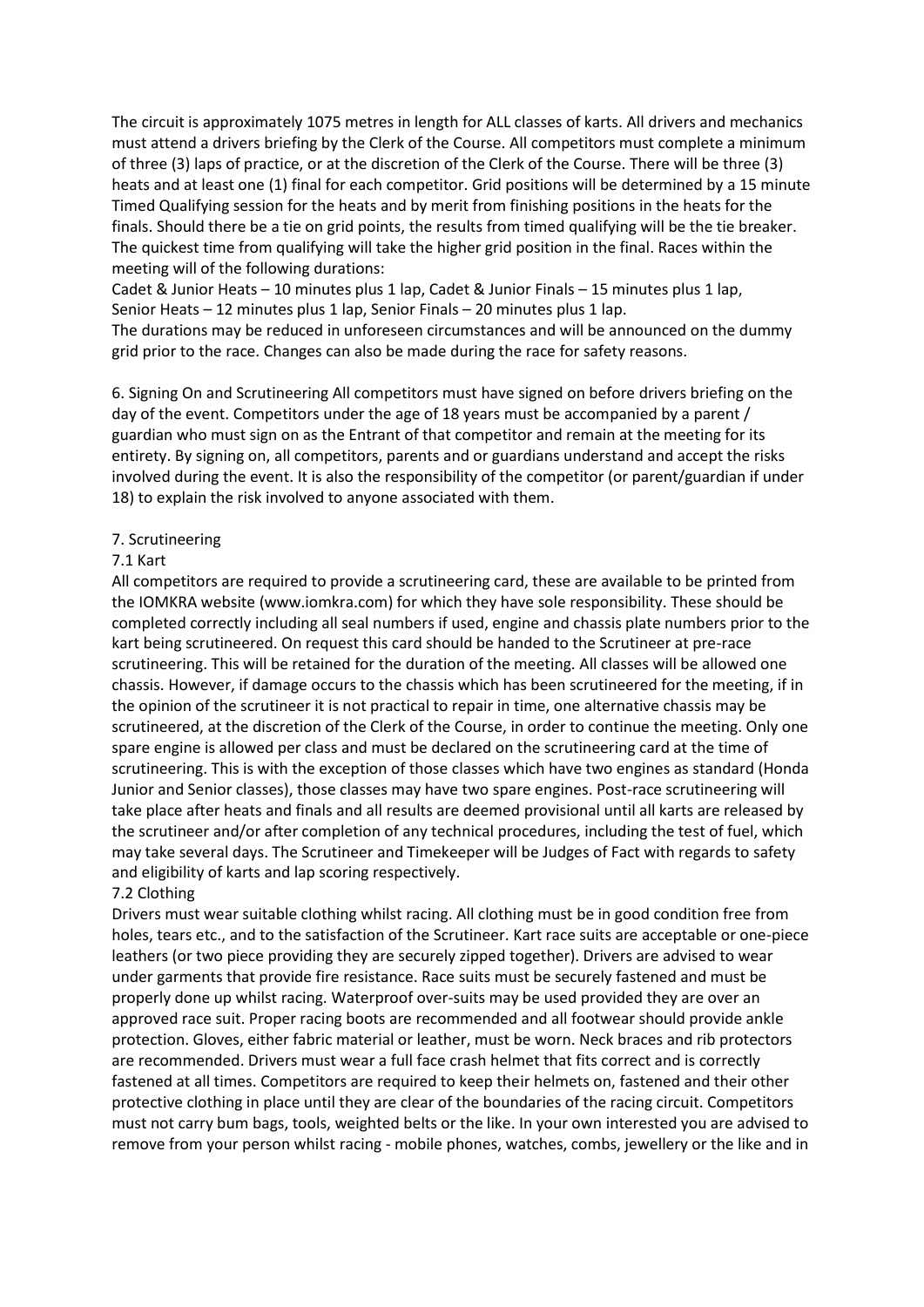particular ear rings. No jumpers with attached hoods (hoodies) or any clothing with attached hoods may be worn at any time underneath a kart suit.

## 8. Technical

All karts must comply with the technical regulations applicable to the class they wish to compete in laid down in the '2018 – IOMKRA Sprint Technical Regulations', this includes tyres.

## 9. Timing

Transponder timing systems will be used. TranX160 transponders MUST BE fitted to all karts and it is the responsibility of the driver to ensure that the transponder is working correctly, the signal is not obscured in any way and the battery is sufficiently charged. These transponders will be used for lap scoring and any timed practice and must be in place and working for practice and races. Transponders not fitted or not working correctly may result in the competitor not being lap scored or timed and no finishing position given. Any competitor not owning their own transponder will be able to hire one for the duration of the meeting from the IOMKRA. A charge of £10 will be made for the hire and the competitor will be responsible for the safe return of the transponder to IOMKRA and, if lost or damaged, must pay the full costs of repair or replacement of the transponder.

#### 10. Race Procedure

## 10.1 Start Procedure (including dummy grid)

Drivers who fail to take their correct position on the dummy grid when instructed must start the race at the rear of the grid. Excessive weaving to warm up tyres is prohibited. Race starts will be by the dropping of the Manx National Flag. Should it be deemed that the pole position drivers speed is too fast or slow a penalty may be applied. A penalty may also be imposed on the No. 2 position driver if considered to have broken formation prior to the start line. A yellow line is painted 25m ahead of the start line. It is forbidden to accelerate before having crossed that line and any breach may result in a penalty up to and including exclusion. The starter, along with the Timekeeper, will be Judges of Fact in respect of race starts.

## 10.2 Red Flag

Should there be a red flag shown during a race, all competitors will stop racing immediately, slow down and proceed to the start line and stop, unless the circuit is blocked therefore they should stop prior to the blockage. In both cases competitors should await further instructions from the officials. No pushers, mechanics or anybody other than officials shall come onto the circuit until instructed to do so by the Clerk of the Course. Any kart requiring mechanical attention shall be returned to the pit area. Any kart involved in a red flag incident may be requested to be re-scrutineered before being allowed to take place in further racing. Note - any competitor who was deemed to be lapped at the time of the race being stopped will be deemed to be lapped on the final results, unless they have successfully un-lapped themselves.

#### 10.3 Black Flag

Drive through penalties may be applied, if a driver is presented with a black flag and a board saying the words 'Drive Through' along with their number. The driver must leave the circuit on that lap via the access lane in a slow, controlled manner, the Paddock Marshall will then instruct the driver when it is safe to re-enter the circuit. The driver may be held in parc ferme should they fail to immediately respond to the black flag during the race event and may be penalised for failing to comply with the flag signal and/or the instructions of an official.

## 10.4 Other Flags

A full list of flags which may be used in a race meeting are covered in drivers briefing. 10.5 Post Race (including Scrutineering)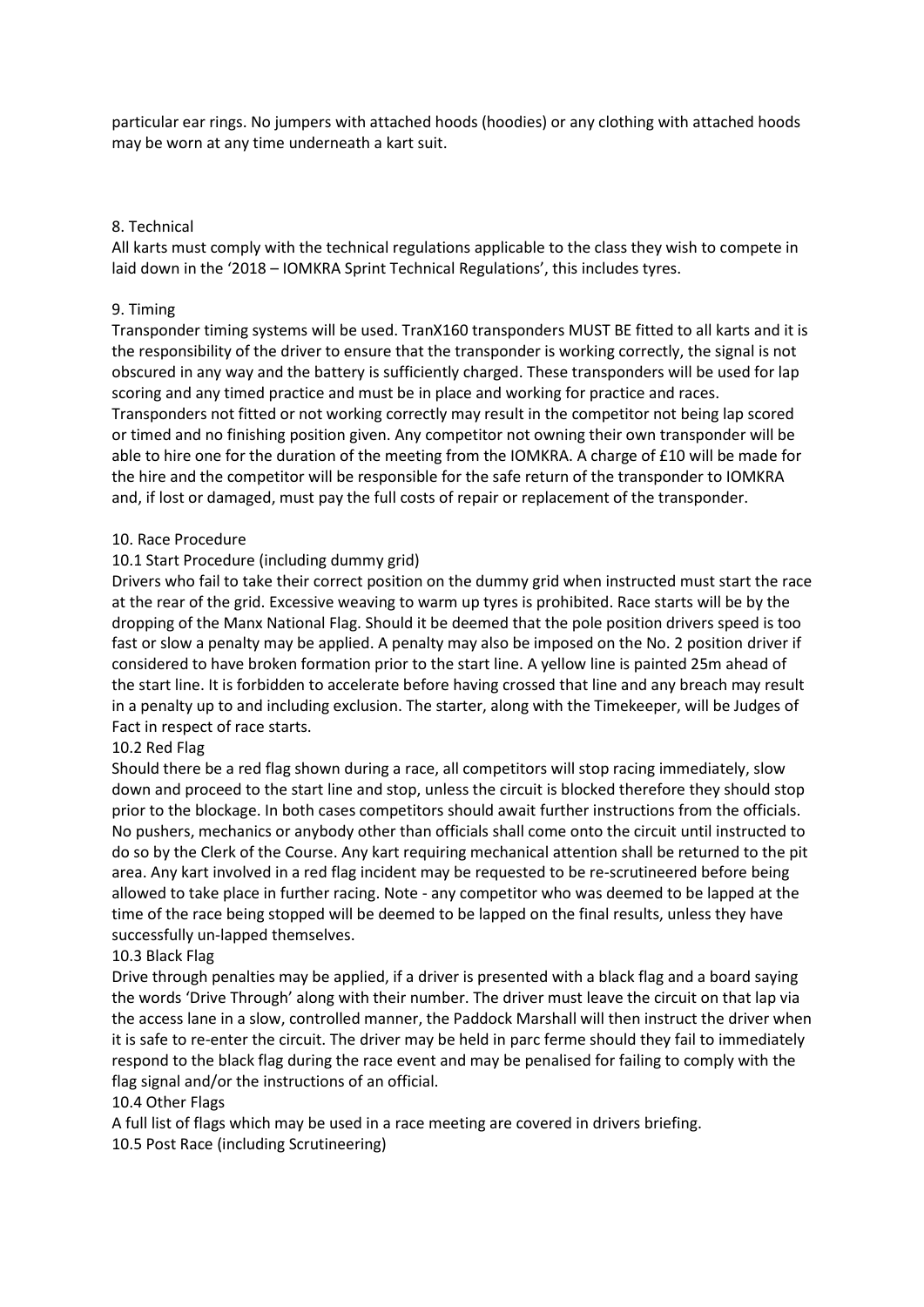Following the taking of the chequered flag, competitors should slow down in a safe manner and proceed at this speed leaving the track via the access lane in a slower, controlled manner. Competitors will be required to be weighed for conformity as they leave the circuit so a queue may form on the access lane. The weigh scales and check weights provided for competitor use at scrutineering are deemed to be correct on the day. The scrutineers may make fuel tests during the event. Any driver suspected of having ineligible fuel after these tests will be obliged to pay a minimum fee of £500 deposit for an approved fuel test and the race results will be declared provisional. Following such approved tests, if the fuel is found to be ineligible, the driver will be excluded from the results. The scrutineers may make tyre tests. Tests may be carried out by a portable detector to detect the application of illegal chemical substances applied to tyres.

# 11. Penalties

The Clerk of the Course is empowered to penalise competitors for not complying with the Race or Technical Regulations. The list of penalties is cover in 'Appendix 1 – Penalties'.

## 12. Results

All provisional results will be published as soon as possible after each race, and displayed on the notice board in the signing on building. The final results will declared at the presentation.

# 13. Awards

There will be trophies awarded to 1<sup>st</sup>, 2<sup>nd</sup> and 3<sup>rd</sup> position in each class at the end of the days racing, subject to protests. Trophies not collected after the meeting at the trophy presentation may be forfeited. Additional trophies and prizes may be presented at the organiser's discretion.

# 14. Paddock/Trackside Rules

14.1 Paddock - All competitors are to park in the paddock area and obey the instructions of the paddock marshal. A fire extinguisher MUST be carried in a competitors vehicle at all times when in the paddock. The fire extinguisher must be readily accessible for use at all times. No persons are to use go-peds, scooters, bicycles, skateboards, roller skates, remote control cars, ball games etc. in the paddock. Dogs will be allowed in the paddock area but must be kept on a lead AT ALL TIMES. Dogs are not allowed track side at any time. Vehicles may only be driven in the paddock by a person holding an appropriate RTA licence. Competitors are reminded to take ALL THEIR OWN RUBBISH HOME and do NOT spill fuel or oil in the paddock area.

14.2 Trackside - All persons trackside, including mechanics, must have signed on the appropriate official race day documentation sheets. All persons trackside must wear Hi-Viz outer clothing, the colour of which is to be orange for Officials & Marshalls and yellow for all other persons. Cadet/Junior classes may have incident marshals at the discretion of the Clerk of the Course, provided that they have signed on and wear Hi-Viz yellow outer clothing. Smoking is not permitted at any time track side of the perimeter banked hedges or fencing surrounding the track. Standing on the perimeter grass banked hedges on the exit side from the dummy grid to the circuit is not permitted at any time.

14.3 General - If any person, driver or connected team members/guardians, is found to be using threatening or abusive language or behaviour at any time in the confines of the circuit or paddock area, IOMKRA officials reserve the right to have the said persons removed and they will be reported to the general committee who have the right to impose any disciplinary action deemed necessary on that person or persons. Any driver under the influence of alcohol or drugs will not be permitted to race. If you sign on and are suspected of being under the influence the club has the right to breathalyse you. Any person found to be bringing the Club into disrepute, damaging the paddock, track or any buildings will be subject to disciplinary procedures of IOMKRA Ltd.